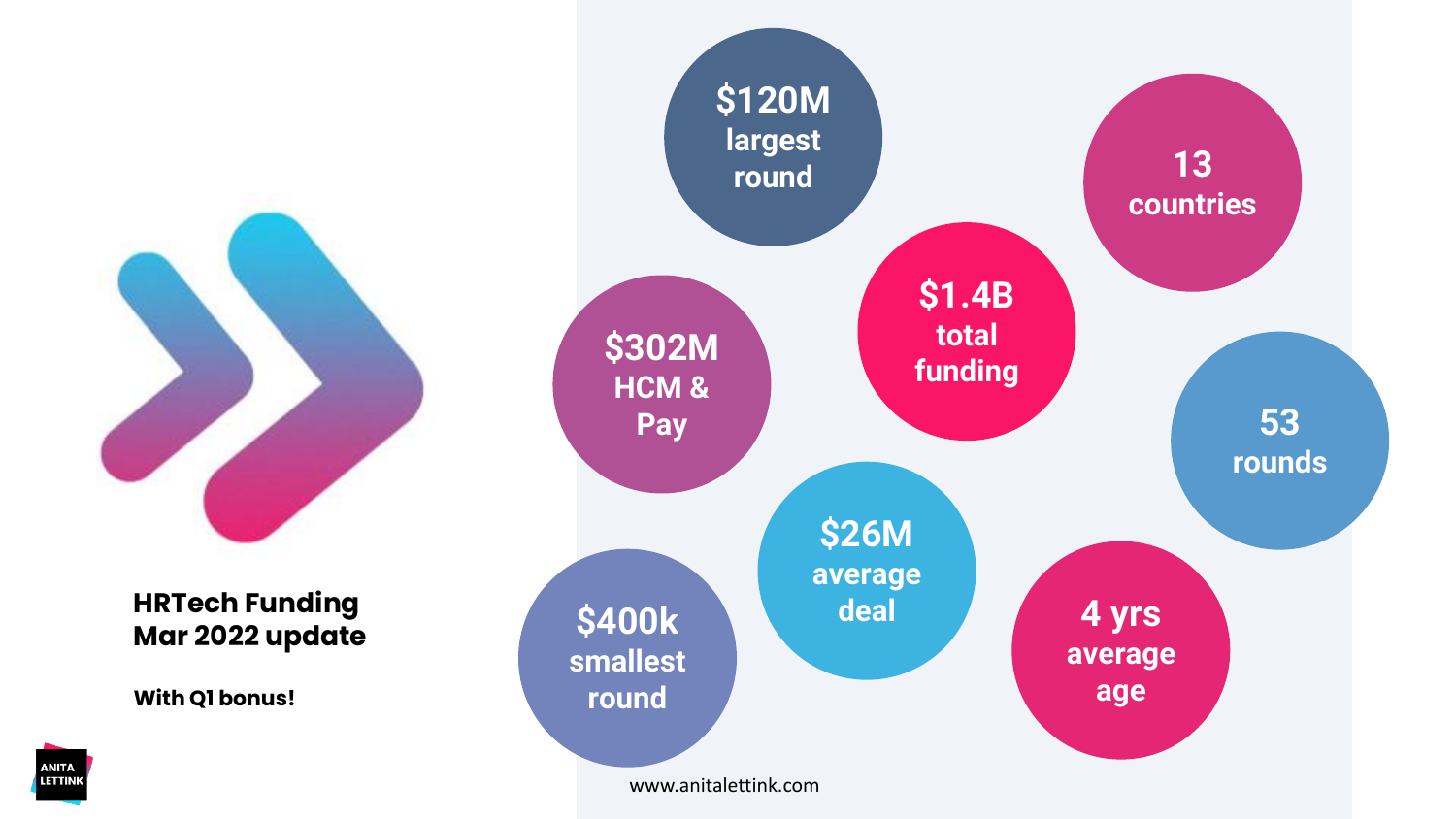## **HR TECH FUNDING Q1 2022**

- In the first quarter 144 HR Tech companies raised \$3.9B, compared to 60 rounds totaling \$2B in Q1 of 2021.
- 4 new Unicorns were created.
- The average deal size is trending lower, a trend that started in Q3 of 2021. The typical deal is funded by at least 3 VCs, but usually 4 or more, plus a few private investors.
- HCM and Pay continues to be the largest category. Keep an eye out for Global Workforce solutions and Deskless Workforce solutions.
- 11 companies offering an API solution were funded. That's more than in all of 2021. Earned wage access solutions continue to attract funding too.
- The majority of funding goes to companies headquartered in the United States, even though many of them were originally founded somewhere else.
- The war in Ukraine delayed some announcements but not funding rounds. As these negotiations usually take a while, expect to see the effect of changing valuations in Q2.